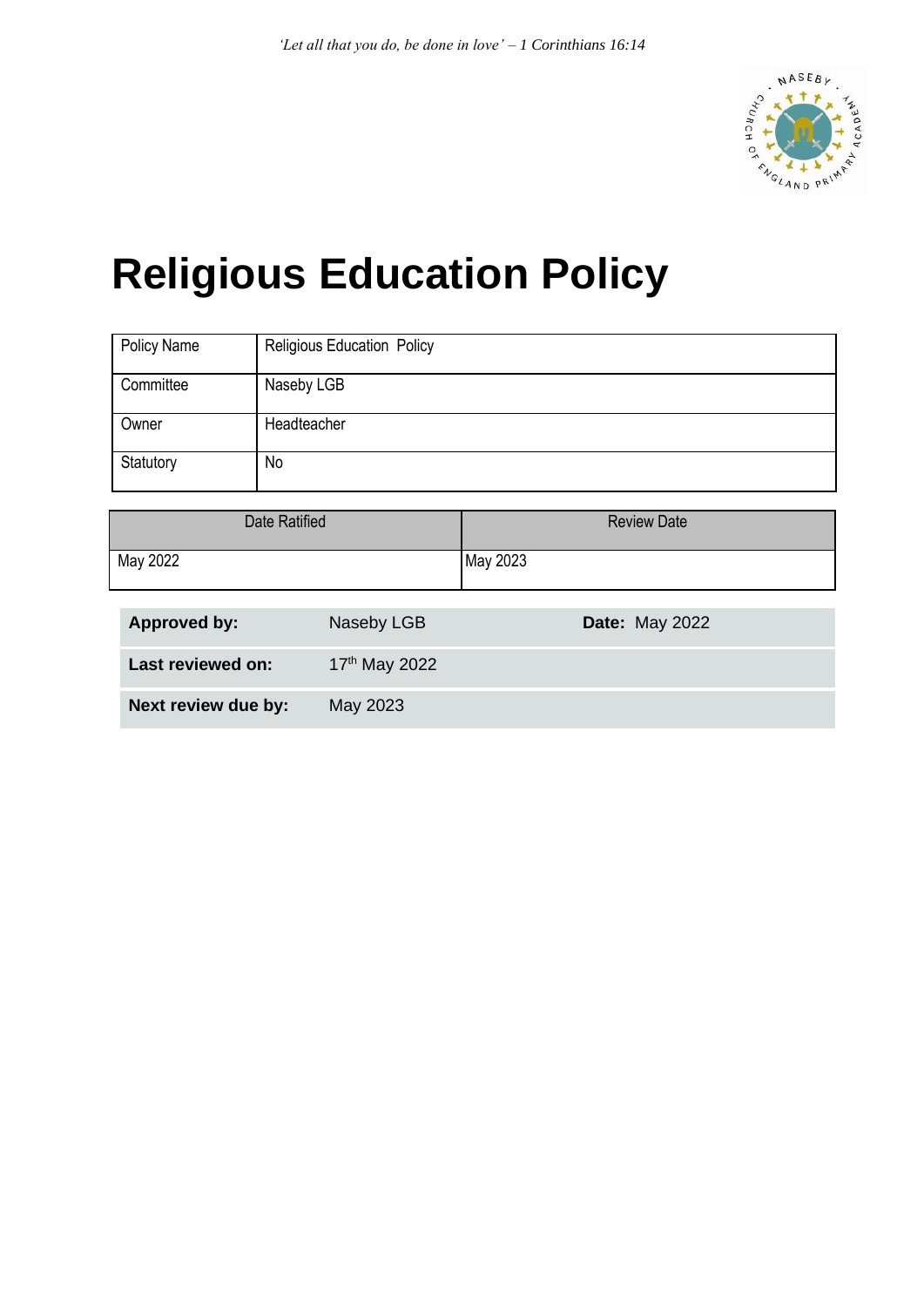# **Religious Education Policy**

#### **Introduction**

"Religious Education in a Church School should enable every child to flourish and to live life in all its fullness (John 10:10). It will help educate for dignity and respect encouraging all to live together. Such an approach is offered through a commitment to generous hospitality, being true to our underpinning faith, but with a deep respect for the integrity of other religious traditions (and worldviews) and for the religious freedom of each person". (Taken from the Statement of Entitlement – Church of England Education Office 2019).

The Diocese of Peterborough's Board of Education Vision Statement aims to "provide all the children and young people with an excellent education in every area of the curriculum and in every aspect of their personal development, so that they are able to lead a fulfilling life and are equipped to make the world a better place. We want pupils to leave school with a rich experience and understanding of Christianity and other world faiths… We aim to make sure our pupils appreciate the biblical basis and Christian beliefs that underpin Christian values". (Taken from 'Education for Life, deeply Christian, serving the common good' – DBE 2019)

At Naseby CE Primary Academy*,* pupils and their families can expect a high quality RE curriculum that is rich and varied, enabling learners to acquire a thorough knowledge and understanding of a range of faiths and worldviews. As a church school, the teaching of Christianity is at the heart of our RE curriculum. Through the 'Understanding Christianity' resource, the use of an enquiry approach engages with significant theological concepts and the pupil's own understanding of the world as part of their wider religious literacy. Using the Locally Agreed Syllabus and the Diocese of Peterborough RE syllabus supplemented by the Understanding Christianity resource, we learn about other religions and worldviews, fostering respect for them. Links with our Christian values and vision, and support for pupil's spiritual, moral, social and cultural (SMSC) development are intrinsic to our RE curriculum and have a significant impact on learners. We provide a wide range of opportunities for pupils to understand and to make links between the beliefs, practices and value systems of the range of faiths and worldviews studied.

#### **Our Vision**

#### **1 Corinthians 12:14**

'Let all that you do be done in love.'

We are inclusive, welcoming others regardless of differences, appreciating and nurturing the uniqueness of each individual. We respect everyone, showing them the tolerance, understanding and forgiveness that we desire for ourselves. Love is the cornerstone of all that we do – the love of God, the love of others and the love of ourselves.

The teaching of Religious Education (RE) has an important contribution to make towards our whole school vision by providing a caring environment where pupils feel secure and able to express their own views and beliefs. They are encouraged to value their own opinions and beliefs, whilst developing respect and sensitivity for the views of others. The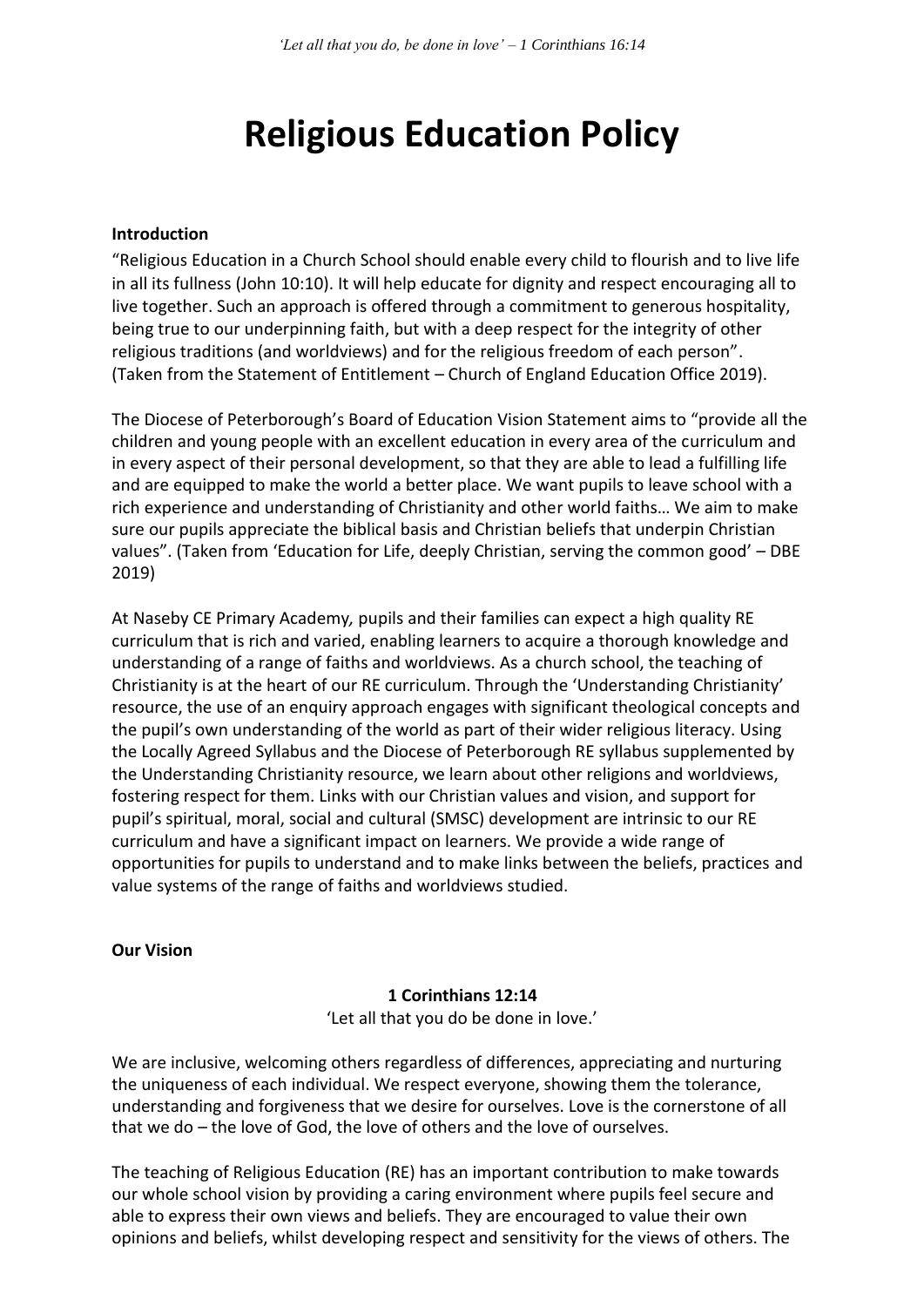teaching of RE in our academy enables pupils to hold balanced and informed conversations about religions and belief, enabling them to build strong and healthy relationships.

# **Aims and Purposes**

The principal aim for Religious Education is **"to enable pupils to hold balanced and informed conversations about religion and belief".**

(Taken from the Diocese of Peterborough RE Syllabus and based on continuing Diocesan Adviser work on the Purpose of RE – [www.reonline.org.uk/news/revision-rethinking-re](http://www.reonline.org.uk/news/revision-rethinking-re-a-conversation-about-religious-and-theological-literacy/)[a-conversation-about-religious-and-theological-literacy/\)](http://www.reonline.org.uk/news/revision-rethinking-re-a-conversation-about-religious-and-theological-literacy/)

This principal aim incorporates the following aims of Religious Education in Church Schools as taken from the "Church of England Statement of Entitlement 2019".

For pupils to:

- Know about and understand Christianity as a diverse global living faith through the exploration of core beliefs, using an approach that critically engages with biblical text;
- Gain knowledge and understanding of a range of religions and worldviews, appreciating diversity, continuity and change within the religions and worldviews being studied;
- Engage with challenging questions of meaning and purpose raised by human existence and experience;
- Recognise the concept of religion and its continuing influence on Britain's cultural heritage and in the lives of individuals and societies in different times, cultures and places;
- Explore their own religious, spiritual and philosophical ways of living, believing and thinking.

Appropriate to their age at the end of their education in Church schools, the expectation is that all pupils are religiously literate and, as a minimum, pupils are able to:

- Give a theologically informed and thoughtful account of Christianity as a living and diverse faith;
- Show an informed and respectful attitude to religions and non-religious worldviews in their search for God and meaning;
- Engage in meaningful and informed dialogue with those of other faiths and none;
- Reflect critically and responsibly on their own spiritual, philosophical and ethical convictions.

# **Legal Requirements**

- Religious Education must be provided for all registered pupils in full time education except those withdrawn at their parents' request.
- *(DfE Circular 1/94, paragraphs 44 & 49, and Non-Statutory Guidance 2010 page 28)*
- The law relating to Religious Education for pupils who are not yet in Key Stage 1 is different from that relating to subjects of the National Curriculum. As Religious Education must be taught to 'all registered pupils at the school', it includes pupils in reception classes, but not those in nursery classes or playgroups.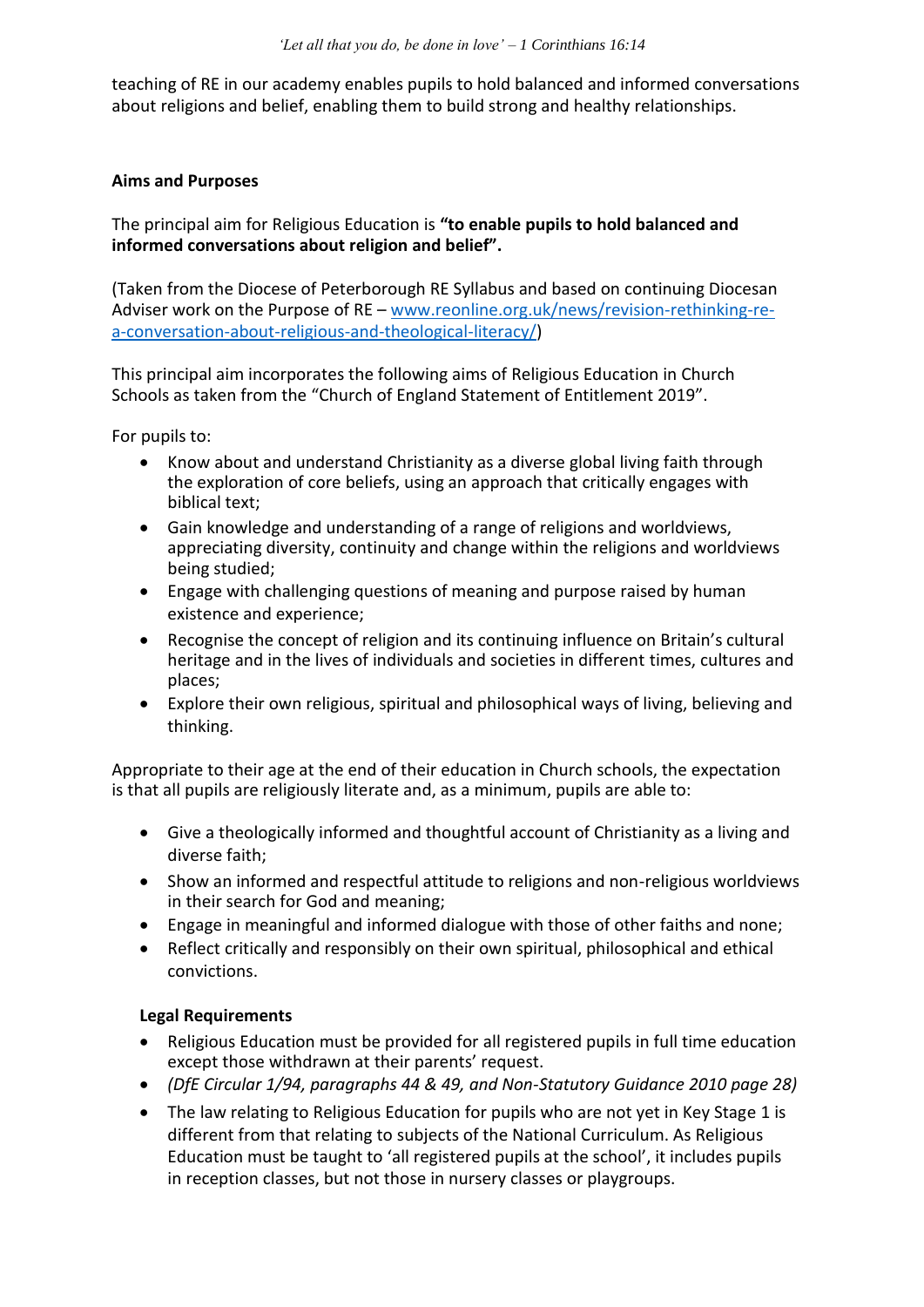# **Right of Withdrawal**

- In keeping with the law, parents may withdraw their children from Religious Education provided they give written notification to the school. Parents are not required to give their reasons for wanting to do so. The school must ensure that suitable supervision is provided for the pupil. However, in view of the Christian ethos and distinctive Christian character of our school, we would hope that all pupils admitted will participate fully in RE, and that anyone wishing to withdraw their child would discuss this with the Head of School before making such a decision
- Staff always refer to the Subject Leader/ Head of School any questions from parents about withdrawals.
- There are no pupils withdrawn from RE at present.

# **Cross-curricular Links**

RE supports the development of a wide range of educational skills such as literacy, empathy and the ability to express thoughts, feelings and personal beliefs. RE also makes a major contribution to pupils' SMSC development. It addresses issues, which arise in a range of subjects, such as English, art, drama and history, geography, computing, music, as well as personal, social and emotional education and citizenship.

# **Health and Safety**

Health and safety issues may arise in RE on different occasions for example, when pupils:

- Handle artefacts;
- Consume food;
- Visit places of worship.

Teachers will conform to the guidelines set out in the school's Health and Safety Policy in these circumstances.

# **National and Local Context**

We provide a range of opportunities for pupils to make links between beliefs, practices and value systems of the range of faiths and worldviews studied.

Our teaching and learning pedagogy uses an enquiry-based approach that engages with text and beliefs and helps to develop religious and theological literacy.

# **Curriculum for Religious Education**

RE is an academic subject that has a high profile in our school curriculum. It is a priority for senior leaders, who ensure that the teaching, learning and resourcing of RE is comparable with other curriculum subjects.

This means that the RE curriculum:

- Contributes to British Values (mutual tolerance, respectful attitudes, democracy, the rule of law and individual liberty) and to pupils' spiritual, moral, social and cultural development;
- Is delivered in an objective, critical and pluralistic manner to engage and challenge all pupils through an exploration of core concepts and questions. Lessons provide meaningful and informed dialogue with a range of religions and worldviews;
- Enables pupils to develop their religious literacy;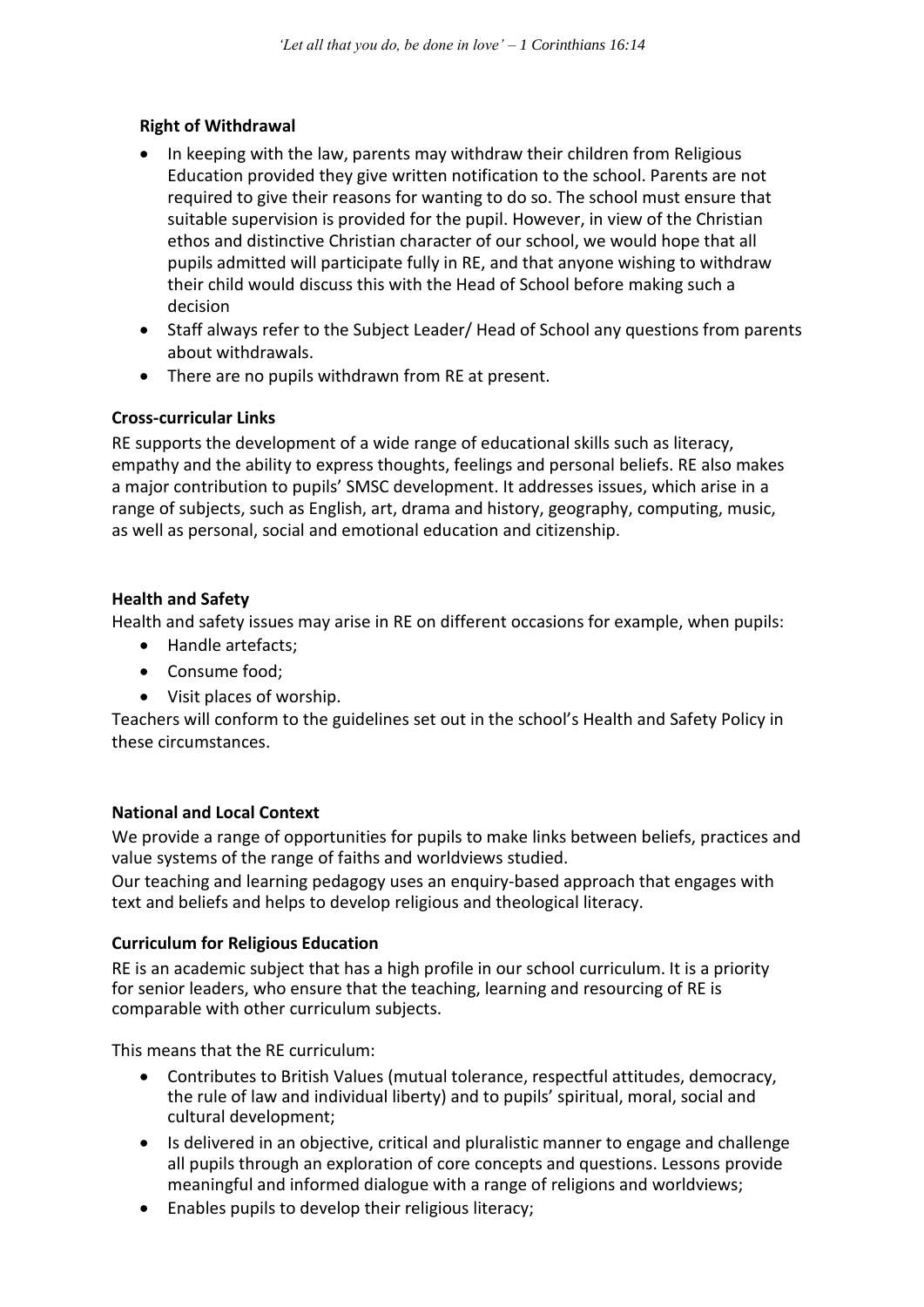- Enables pupils to acquire a rich, deep knowledge and understanding of Christian belief and practice, including the ways in which it is unique and diverse, whilst engaging with biblical texts and theological ideas;
- Provides opportunities for pupils to understand the role of foundational texts, beliefs, rituals, and practices and how they help to form identity in a range of religions and worldviews;
- Supports the development of other curriculum areas and a wide range of skills such as literacy, empathy and the ability to express thoughts, feelings and personal beliefs;
- Encompasses the full range of abilities to ensure that all flourish academically, using a wide range of teaching and learning strategies which consider the task, outcome, resource, support and pupil grouping as appropriate to pupils' needs;
- Offers tasks that are age appropriate, challenging and sufficiently demanding to stimulate and engage all pupils, whilst extending the most able and providing support for those who need it;
- Ensures that all pupils' contributions are valued in RE as they draw on their own experiences and beliefs.

#### **Curriculum Balance and Time**

Reflecting the academy funding agreement parents and pupils are entitled to expect that, in Church schools, Christianity should be the majority religion studied in each year group and should be at least 50% of curriculum time.

At Naseby CE Primary Academy EYFS and Key Stage 1 spend a minimum of 60 minutes per week on RE, and in Key Stage 2 this rises to a minimum of 75 minutes per week. The RE topics form part of a three year rolling programme for Class 1, and a 2 year rolling programme for Classes 2 and 3.

#### **Teaching and Learning Styles**

Learning activities provide fully for the needs of all pupils, so that they develop a wide range of skills including enquiry, analysis, interpretation, evaluation and reflection. RE lessons, provide a safe space to explore their own religious, spiritual and/or philosophical ways of seeing, living and thinking, believing and belonging. They provide opportunities to engage in meaningful and informed dialogue with those of all religions and worldviews. Pupils experience opportunities to learn and express themselves through an enquiry-based style of learning.

Teaching in RE challenges stereotypes, misinformation and misconceptions about race, gender and religion. Lessons seek to present religions and worldviews in all their richness and diversity in terms of beliefs, traditions, customs and lifestyle in a sensitive and accurate way in order to encourage a positive attitude towards diversity. All questions, views, and opinions are treated with sensitivity and respect.

Teachers establish clear links between elements of religious belief and practice and aspects of the children's own lives. Teaching enables pupils to gain something of personal value from their study of religious belief and practice, for example, the way that they might apply insights gained from religious stories to their own lives.

The Diocese of Peterborough RE Syllabus has been designed as a resource to support schools/academies in developing and delivering excellence in RE. It sets out an approach to teaching and learning, supporting teachers to help pupils encounter core concepts in religions and beliefs in a coherent way, developing their understanding and their ability to hold balanced and informed conversations about religions and beliefs.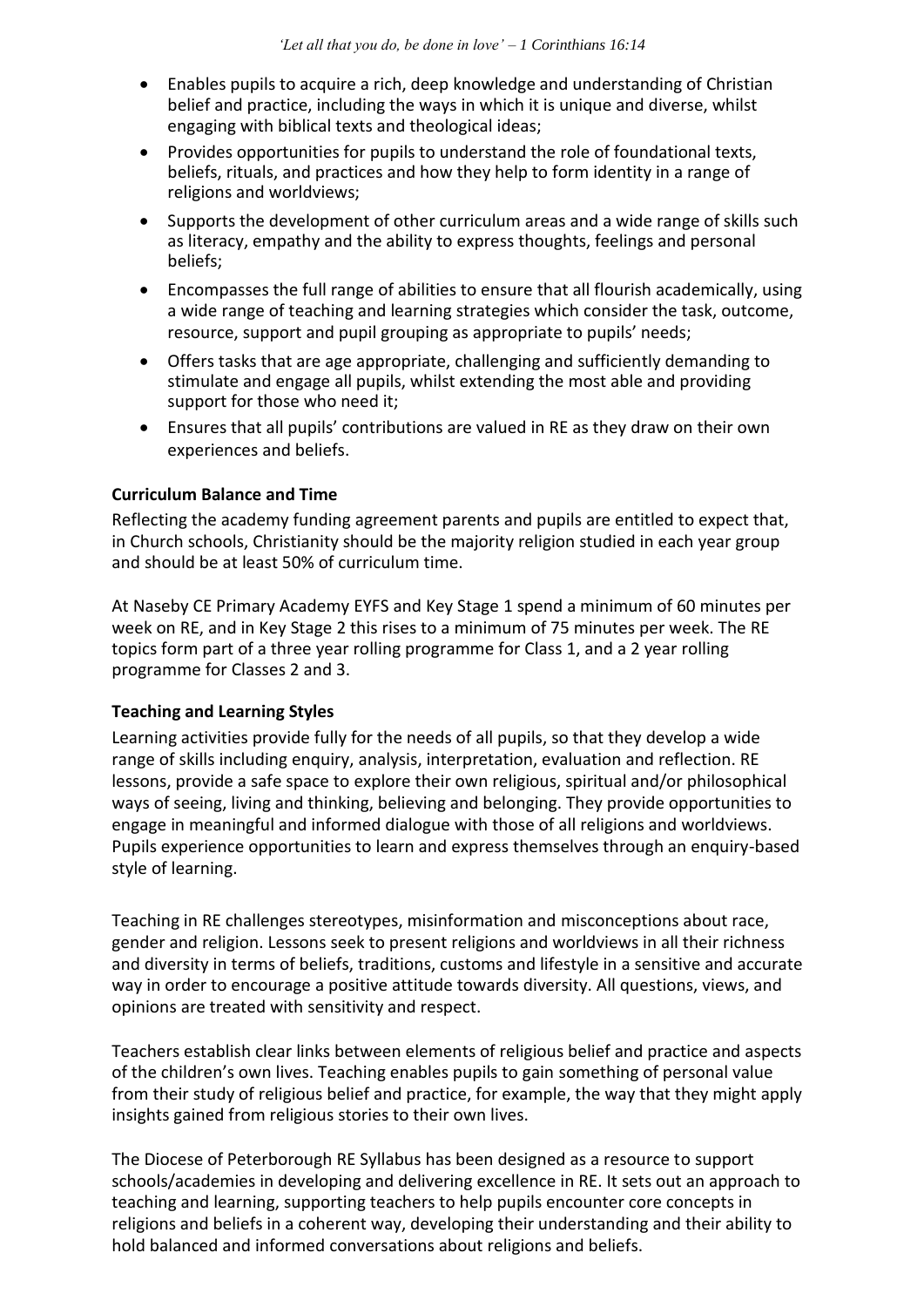The Syllabus is underpinned by three core elements (Text/Beliefs, Impact and Connections) which are woven together to provide breadth and balance within teaching and learning about religions and beliefs, thus supporting the aims of RE. (Further details are found in Section A3 of the Diocese of Peterborough RE Syllabus).

We ensure that teachers in Religious Education to allow access by all pupils adopt a variety of teaching and learning styles. The variety enables pupils to encounter their preferred learning style as well as to develop a broad repertoire. The teaching and learning styles used promote a range of skills such as thinking skills, reasoning, enquiry and research.

Examples of active learning strategies and activities, which we use, are:

- o Dramatic conventions;
- o Group work;
- o Individual reflection;
- o Use of music and art;
- o Artefact handling;
- o Multi sensory approaches;
- o Visits and visitors;
- o Use of ICT and Multi Media;
- o Use of photos, posters, DVDs.

#### **Subject Leadership**

RE is a core subject in all Church of England schools. RE has equal status with other core subjects in staffing, responsibility and resourcing.

The Subject Leader for Religious Education has the following role.

#### *Policy, knowledge and development*

- Reviews the Academy RE Policy annually;
- Devises a whole academy Long Term Plan and Schemes of Work which cater for progression;
- Decides which religions are to be included at which key stage, based on the syllabus requirements;
- Ensures that curriculum time is sufficient across the school/academy;
- Devises appropriate procedures for planning, assessment, recording and reporting pupils' work in line with whole school/academy policy;
- Ensures that SEN, EAL and gifted and talented school/academy policies are promoted in RE;
- Promotes RE with staff, pupils, parents and governors;
- Promotes displays of pupils' work in RE;
- Audits available resources, buy new ones and deploys appropriately;
- Keeps up-to-date with local and national developments.

#### *Monitoring*

- Reviews, monitors and evaluates the provision and the practice of RE;
- Identifies trends, makes comparisons and knows about different groups within the school/academy;
- Monitors planning, checking for clarity of outcomes and aspects of differentiation;
- Provides observation feedback and report on findings;
- Samples pupil's work;
- Evaluates outcomes for pupils in RE for progress and attainment;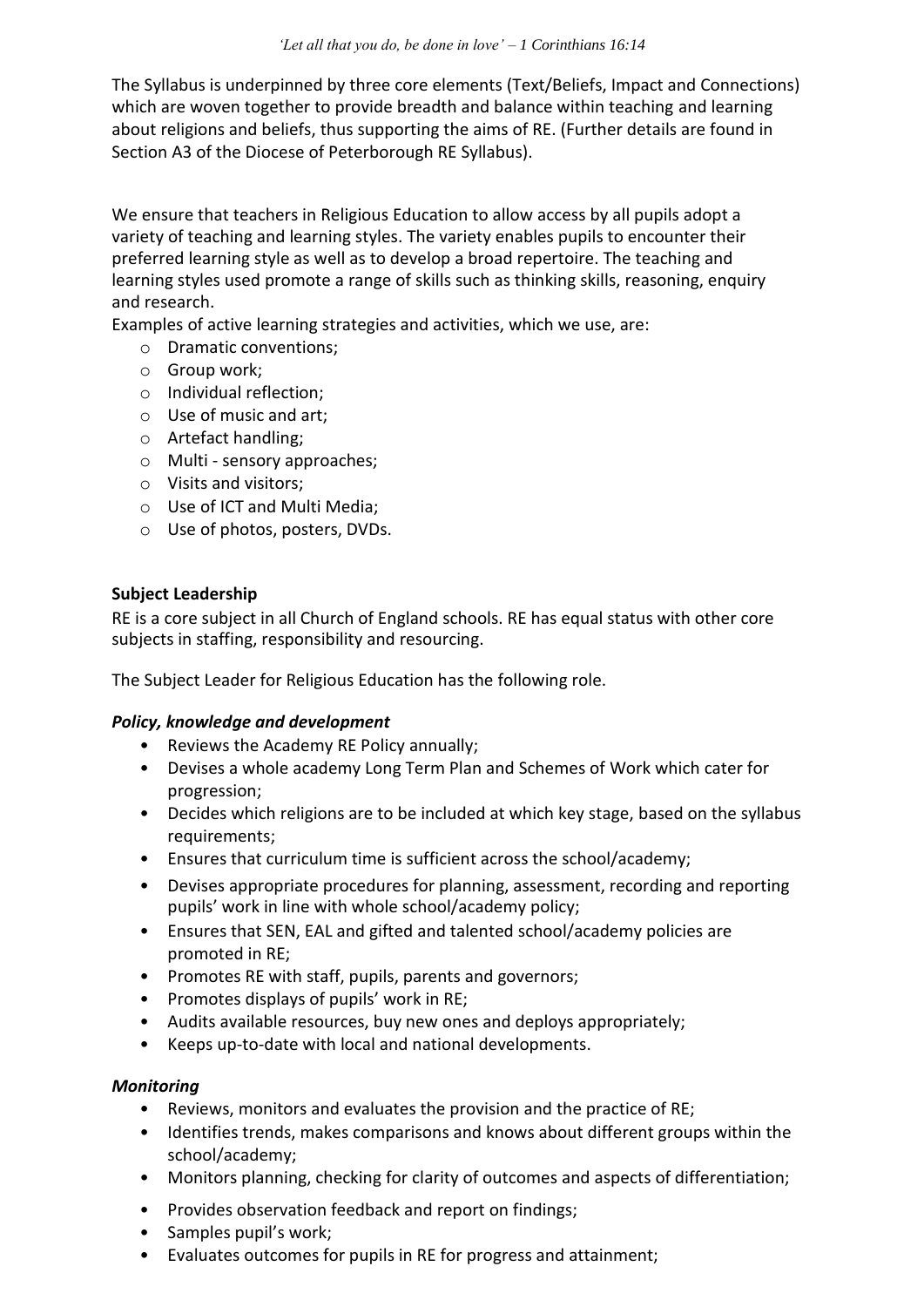• Sets overall academy targets for improvement.

#### *Supporting and Advising*

- Leads curriculum development and ensures staff development through courses, in-house meetings and training;
- Keeps up-to-date with new developments and resources, including accessing the Diocese of Peterborough termly RE Newsletter;
- Supports non-specialist teachers and staff;
- Works alongside colleagues to demonstrate good practice;

#### **Quality Assurance**

We ensure that there is external verification of standards in RE in a variety of ways, including monitoring by a Diocesan Schools Consultant, and trained governors.

#### **Resources**

Resources for the teaching of RE are stored centrally in The Hub, and staff have a list of these resources. Staff are encouraged to identify any new resources that are needed, and inform the RE Subject Lead.

#### **Matching Work to Pupils' Needs**

Whole Academy policy with regard to special educational needs, the gifted and talented and differentiation applies to RE. Teachers should be alert to the fact that some children have special and deep experience of a religion through family practice. This, of course, may not relate to their general educational 'ability'.

# **Assessment, Recording and Reporting**

Assessment in RE will:

- Involve identifying suitable opportunities in schemes of work/resources used such as "Understanding Christianity";
- Be directly related to the expectations of the Locally Agreed Syllabus. Further detail including End of Phase Learning Outcomes, Unit Outcomes and Pupil Speak Unit Outcomes can be found in Section D of the Diocese of Peterborough RE Syllabus;
- Seek to identify development in the different areas of learning in the subject and not only in the acquisition of factual knowledge;
- Recognise the range of skills and attitudes which the subject seeks to develop;
- Employ well defined criteria for marking and assessment which identify progress and achievement as well as effort, following the school's marking policy;
- Include pupil self-assessment;
- Enable effective tracking of pupil progress to identify areas for development in pupil's knowledge and understanding, as well as whole school areas for development;
- Enable effective reporting to parents.

An annual report for RE informs parents of their child's progress and attainment, as required by law. We will make specific, individual, accurate comments on each child's progress in RE in this report, based on regular monitoring of work and with regard to the end of phase outcomes. We will transfer this information to new schools when pupils leave us.

#### **Monitoring, Evaluation and Review**

We intend that all staff and governors will review this policy annually.